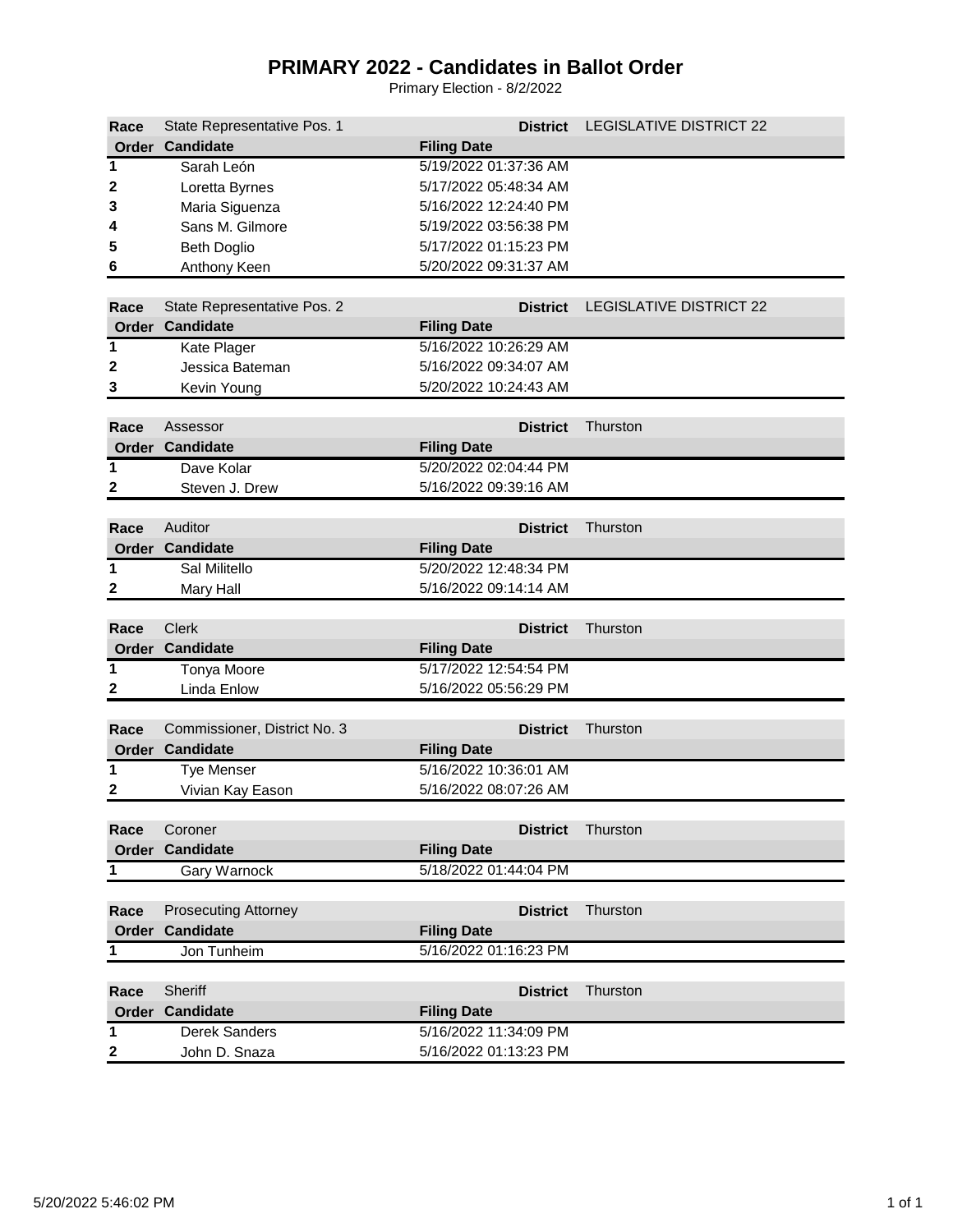## **PRIMARY 2022 - Candidates in Ballot Order**

Primary Election - 8/2/2022

| Race         | Treasurer                                                  | <b>District</b>                             | Thurston                    |  |  |
|--------------|------------------------------------------------------------|---------------------------------------------|-----------------------------|--|--|
|              | <b>Order Candidate</b>                                     | <b>Filing Date</b>                          |                             |  |  |
| $\mathbf{1}$ | Jeff Curry                                                 | 5/20/2022 11:02:31 AM                       |                             |  |  |
| 2            | Jeff Gadman                                                | 5/16/2022 08:16:49 AM                       |                             |  |  |
|              |                                                            |                                             |                             |  |  |
| Race         | Precinct Committee Officer - Republican                    | <b>District</b>                             | Thurston - Rocky Prairie    |  |  |
|              | Order Candidate                                            | <b>Filing Date</b>                          |                             |  |  |
| 1            | Sherry Beardslee                                           | 5/17/2022 09:14:50 AM                       |                             |  |  |
| 2            | <b>Beverly York</b>                                        | 5/16/2022 08:37:29 AM                       |                             |  |  |
|              |                                                            |                                             |                             |  |  |
| Race         | Precinct Committee Officer - Republican                    | <b>District</b>                             | Thurston - Roosevelt        |  |  |
|              | <b>Order Candidate</b>                                     | <b>Filing Date</b>                          |                             |  |  |
| 1            | Andrea Sehmel                                              | 5/20/2022 11:58:51 AM                       |                             |  |  |
| 2            | David H. Schlottmann                                       | 5/18/2022 02:46:00 PM                       |                             |  |  |
|              |                                                            |                                             |                             |  |  |
| Race         | Precinct Committee Officer - Republican                    | <b>District</b>                             | <b>Thurston - DESCHUTES</b> |  |  |
|              | Order Candidate                                            | <b>Filing Date</b>                          |                             |  |  |
| 1            | <b>Tamborine Borrelli</b>                                  | 5/18/2022 12:28:40 PM                       |                             |  |  |
| 2            | Darren Culbertson                                          | 5/16/2022 03:22:19 PM                       |                             |  |  |
|              |                                                            |                                             |                             |  |  |
| Race         | Precinct Committee Officer - Republican                    | <b>District</b>                             | Thurston - Rochester 3      |  |  |
|              | Order Candidate                                            | <b>Filing Date</b>                          |                             |  |  |
| 1            | <b>Deborah Mullins</b>                                     | 5/19/2022 09:43:36 AM                       |                             |  |  |
| 2            | Anne Lennon                                                | 5/16/2022 09:19:07 PM                       |                             |  |  |
|              |                                                            |                                             |                             |  |  |
| Race         | Precinct Committee Officer - Democratic<br>Order Candidate | <b>District</b>                             | Thurston - Olympia 03       |  |  |
| $\mathbf{1}$ | <b>Krag Unsoeld</b>                                        | <b>Filing Date</b><br>5/20/2022 07:01:09 AM |                             |  |  |
| 2            | Deborah Sioux Lee                                          | 5/19/2022 08:33:11 PM                       |                             |  |  |
|              |                                                            |                                             |                             |  |  |
| Race         | Precinct Committee Officer - Democratic                    | <b>District</b>                             | Thurston - Olympia 08       |  |  |
|              | Order Candidate                                            | <b>Filing Date</b>                          |                             |  |  |
| 1            | Alyssa Humbert                                             | 5/16/2022 11:33:07 AM                       |                             |  |  |
| 2            | Joe Nilsson                                                | 5/16/2022 09:16:38 AM                       |                             |  |  |
|              |                                                            |                                             |                             |  |  |
| Race         | Precinct Committee Officer - Republican                    | <b>District</b>                             | Thurston - Olympia 10       |  |  |
|              | <b>Order Candidate</b>                                     | <b>Filing Date</b>                          |                             |  |  |
| 1            | James King                                                 | 5/19/2022 10:08:11 PM                       |                             |  |  |
| 2            | Neil DeBoer                                                | 5/16/2022 12:11:07 PM                       |                             |  |  |
|              |                                                            |                                             |                             |  |  |
| Race         | Precinct Committee Officer - Democratic                    | <b>District</b>                             | Thurston - Olympia 19       |  |  |
|              | Order Candidate                                            | <b>Filing Date</b>                          |                             |  |  |
| 1            | <b>Talauna Reed</b>                                        | 5/17/2022 11:27:06 AM                       |                             |  |  |
| 2            | Robert Morgan Vanderpool                                   | 5/17/2022 09:14:43 AM                       |                             |  |  |
|              |                                                            |                                             |                             |  |  |
| Race         | Precinct Committee Officer - Democratic                    | <b>District</b>                             | Thurston - Olympia 23       |  |  |
| Order        | <b>Candidate</b>                                           | <b>Filing Date</b>                          |                             |  |  |
| $\mathbf 1$  | Darek Ball                                                 | 5/18/2022 07:19:03 PM                       |                             |  |  |
| 2            | Beverly (Bev) Bassett                                      | 5/18/2022 03:59:50 PM                       |                             |  |  |